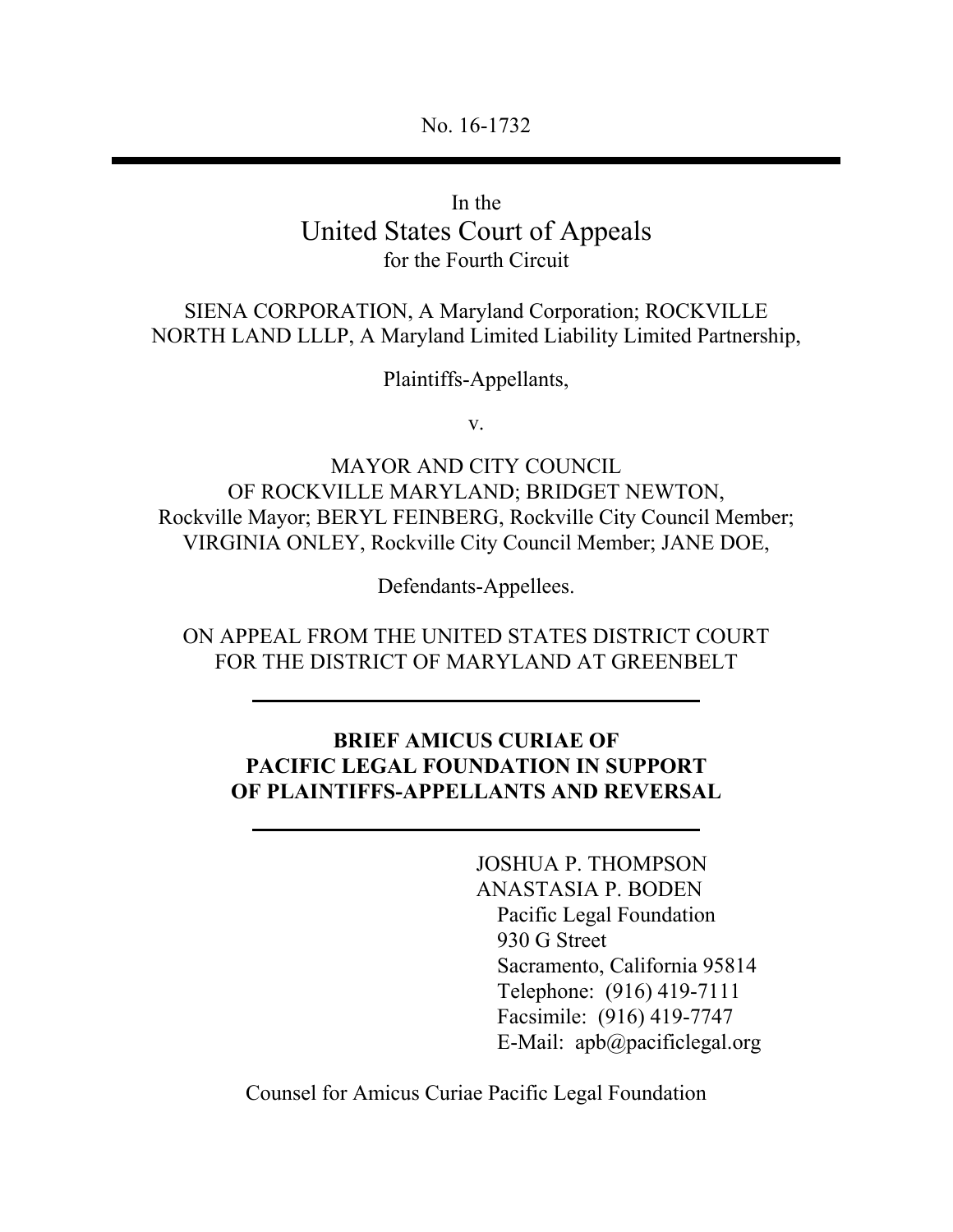### UNITED STATES COURT OF APPEALS FOR THE FOURTH CIRCUIT **DISCLOSURE OF CORPORATE AFFILIATIONS AND OTHER INTERESTS**

Disclosures must be filed on behalf of all parties to a civil, agency, bankruptcy or mandamus case, except that a disclosure statement is not required from the United States, from an indigent party, or from a state or local government in a pro se case. In mandamus cases arising from a civil or bankruptcy action, all parties to the action in the district court are considered parties to the mandamus case.

Corporate defendants in a criminal or post-conviction case and corporate amici curiae are required to file disclosure statements.

If counsel is not a registered ECF filer and does not intend to file documents other than the required disclosure statement, counsel may file the disclosure statement in paper rather than electronic form. Counsel has a continuing duty to update this information.

**No. 16-1732** *Siena Corp., et al. v. Mayor & City Council of Rockville, Md., et al.* Pursuant to FRAP 26.1 and Local Rule 26.1, **Pacific Legal Foundation** who is amicus, makes the following disclosure:

- 1. Is party/amicus a publicly held corporation or other publicly held entity?  $\Box$ YES MNO
- 2. Does party/amicus have any parent corporations?  $\Box$ YES  $\Box$ NO If yes, identify all parent corporations, including all generations of parent corporations:
- 3. Is 10% or more of the stock of a party/amicus owned by a publicly held corporation or other publicly held entity?  $\Box$ YES  $\Box$ NO If yes, identify all such owners:
- 4. Is there any other publicly held corporation or other publicly held entity that has a direct financial interest in the outcome of the litigation (Local Rule 26.1(b))?  $\Box$ YES MO If yes, identify entity and nature of interest:
- 5. Is party a trade association? (amici curiae do not complete this question)  $\Box$ YES  $\Box$ NO If yes, identify any publicly held member whose stock or equity value could be affected substantially by the outcome of the proceeding or whose claims the trade association is pursuing in a representative capacity, or state that there is no such member:
- 6. Does this case arise out of a bankruptcy proceeding?  $\Box$ YES  $\Box$ NO If yes, identify any trustee and the members of any creditors' committee:

s/ Anastasia P. Boden Date: September 14, 2016 Counsel for Amicus Curiae Pacific Legal Foundation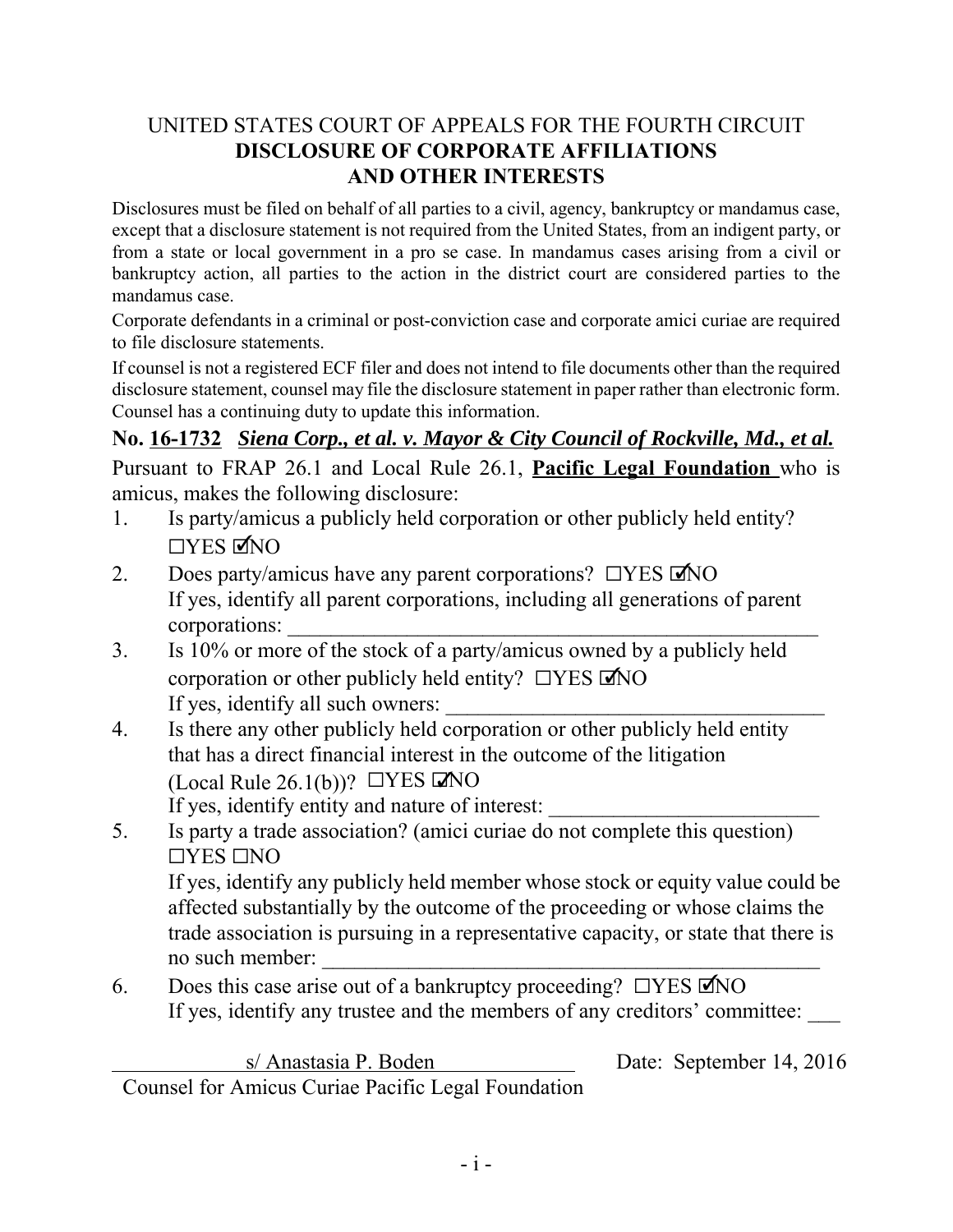## **TABLE OF CONTENTS**

| DISCLOSURE OF CORPORATE AFFILIATIONS                                                                        |
|-------------------------------------------------------------------------------------------------------------|
|                                                                                                             |
|                                                                                                             |
|                                                                                                             |
| I. THE RATIONAL BASIS TEST<br>REQUIRES MORE THAN GOVERNMENT'S<br>BARE ASSERTION THAT THE LAW IS RATIONAL  4 |
| II. RATIONAL BASIS REQUIRES<br><b>MEANINGFUL JUDICIAL REVIEW</b>                                            |
|                                                                                                             |
| CERTIFICATE OF COMPLIANCE WITH RULE 28.1(e) or 32(a)  16                                                    |
|                                                                                                             |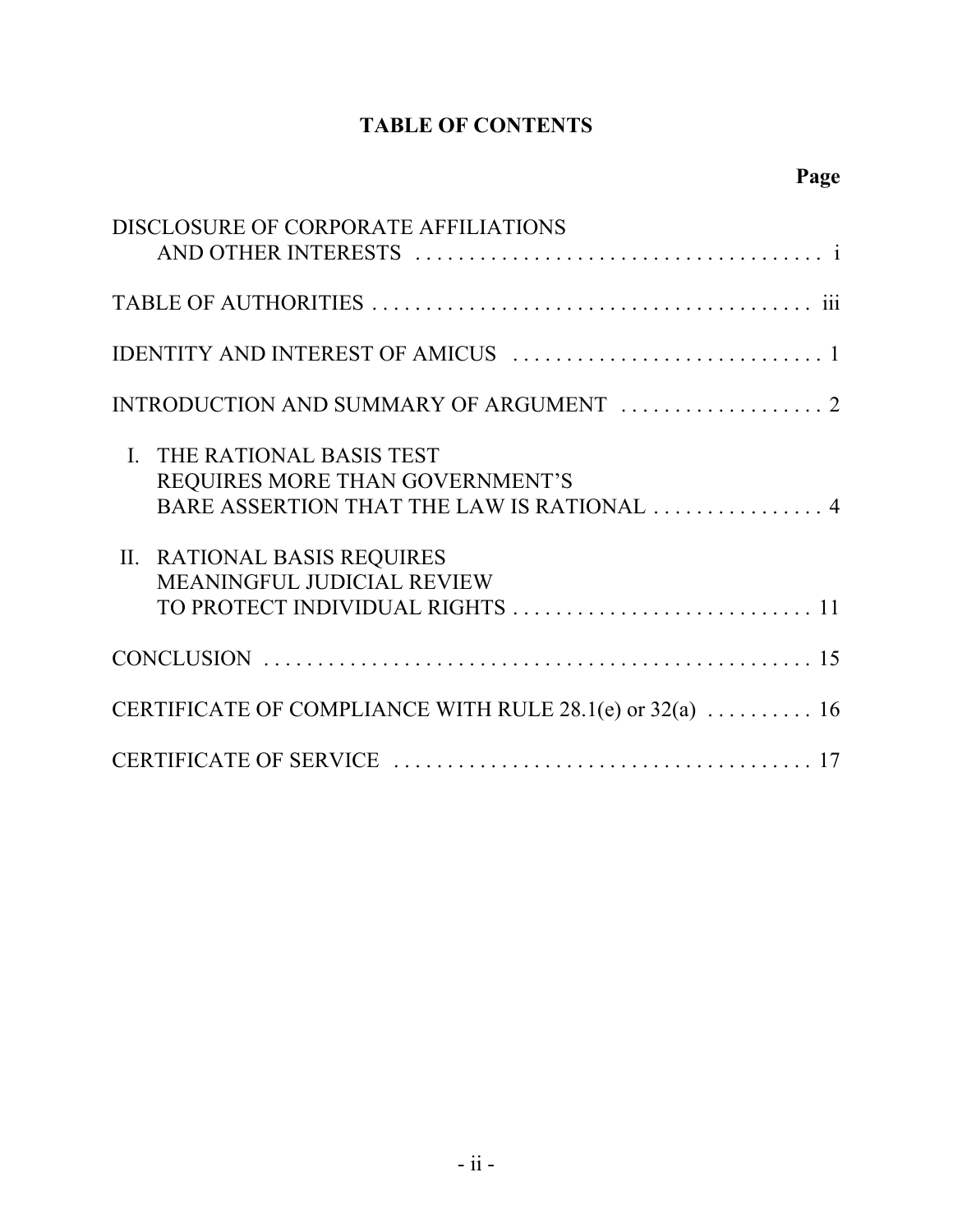## **TABLE OF AUTHORITIES**

## **Cases**

| <i>Berman v. Parker</i> , 348 U.S. 26 (1954) $\ldots \ldots \ldots \ldots \ldots \ldots \ldots \ldots \ldots \ldots \ldots \ldots$ |
|------------------------------------------------------------------------------------------------------------------------------------|
| Borden's Farm Products Co., Inc. v. Baldwin, 293 U.S. 194 (1934)  4                                                                |
|                                                                                                                                    |
| Brown v. North Carolina DMV, 166 F.3d 698 (4th Cir. 1999)  3, 10                                                                   |
|                                                                                                                                    |
|                                                                                                                                    |
| Craigmiles v. Giles, 110 F. Supp. 2d 658 (E.D. Tenn. 2000),                                                                        |
|                                                                                                                                    |
|                                                                                                                                    |
|                                                                                                                                    |
|                                                                                                                                    |
|                                                                                                                                    |
|                                                                                                                                    |
|                                                                                                                                    |
| Marks v. City of Chesapeake, Va., 883 F.2d 308 (4th Cir. 1989)  2, 8-9                                                             |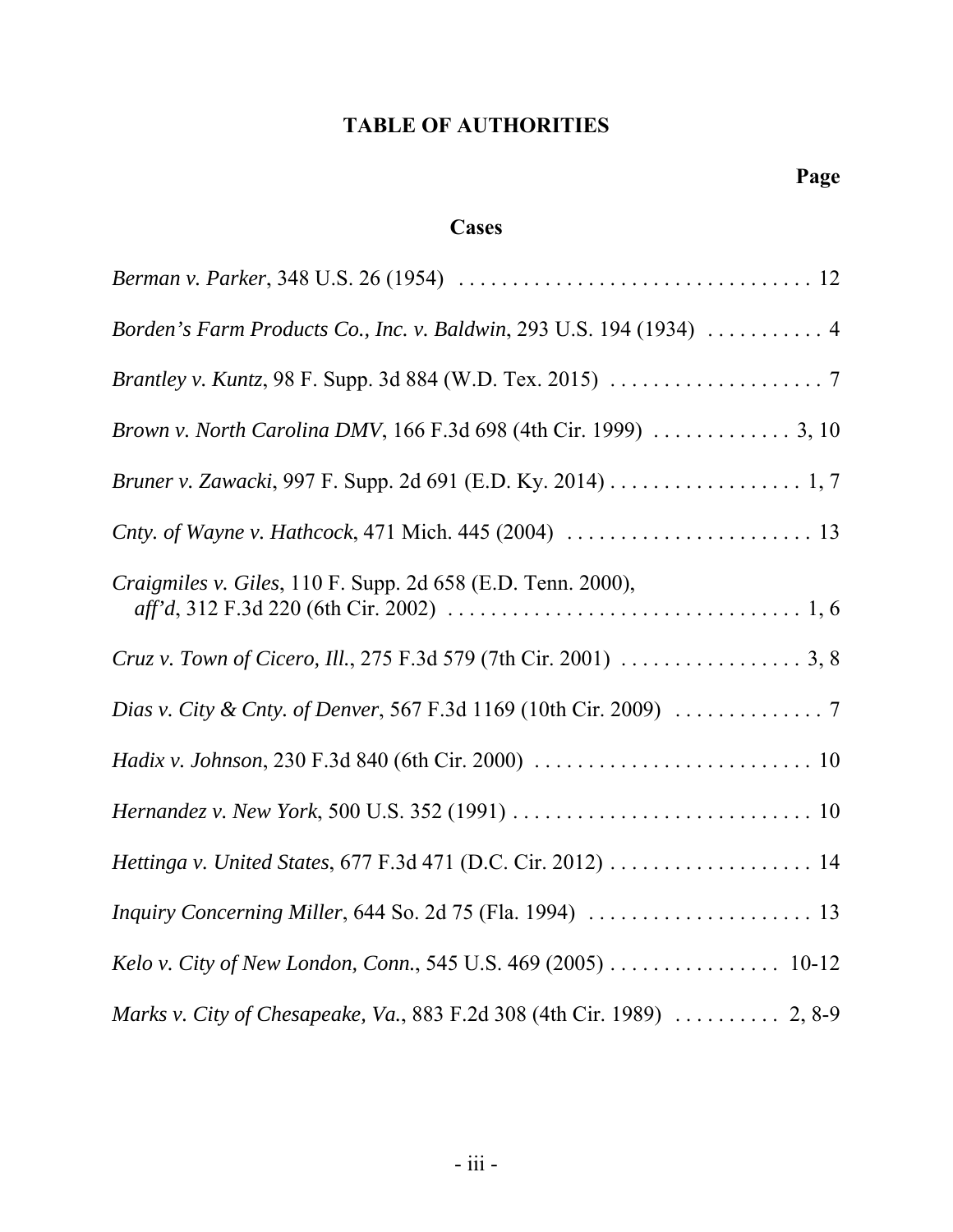# *Merrifield v. Lockyer*, 547 F.3d 978 (9th Cir. 2008) ...................... 1, 7 *Nashville, C. & St. L. Ry. v. Baker*, 71 S.W.2d 678 (Tenn. 1934), *rev'd sub nom. Nashville, C. & St. L. Ry. v. Walters*, 294 U.S. 405 (1935) . . . . . . . 4-5 *O'Gorman & Young, Inc. v. Hartford Fire Ins. Co.*, 282 U.S. 251 (1931) .......4 *Pers. Adm'r of Massachusetts v. Feeney*, 442 U.S. 256 (1979) . . . . . . . . . . . . . . . 10 *Poletown Neighborhood Council v. Detroit*, 304 N.W.2d 455 (Mich. 1981) . . . . . . . . . . . . . . . . . . . . . . . . . . . . . . . . . . . . . . 12 *Powers v. Harris*, 379 F.3d 1208 (10th Cir. 2004) .........................1 *Raines v. Byrd*, 521 U.S. 811 (1997) . . . . . . . . . . . . . . . . . . . . . . . . . . . . . . . . . . . 13 *Romer v. Evans*, 517 U.S. 620 (1996) ...................................6 *Sams v. Ohio Valley Gen. Hosp. Ass'n*, 413 F.2d 826 (4th Cir. 1969) ..........7 *St. Joseph Abbey v. Castille*, 712 F.3d 215 (5th Cir. 2013) ................. 1, 6 *U.S. Dep't of Agric. v. Moreno*, 413 U.S. 528 (1973) . . . . . . . . . . . . . . . . . . . . . 4-6 *Washington v. Seattle Sch. Dist. No. 1*, 458 U.S. 457 (1982) . . . . . . . . . . . . . . . . 13 *Willis v. Town of Marshall, N.C.*, 275 Fed. App'x 227 (4th Cir. 2008)  $\ldots \ldots \ldots$  3

**Page**

#### **Rules of Court**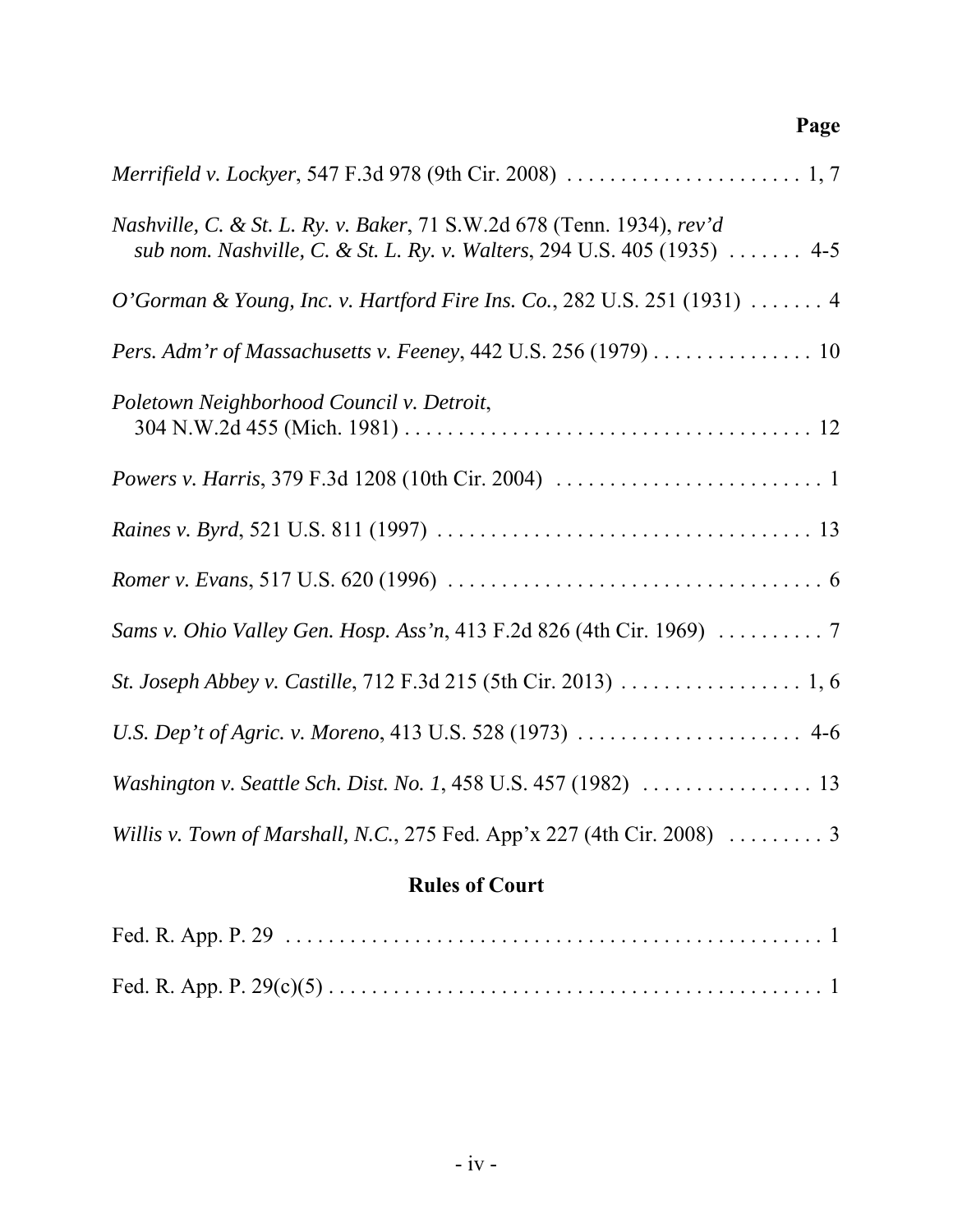### **Miscellaneous**

| Bailey, Jim, <i>Ethnic and Racial Minorities</i> , the Indigent, the Elderly,<br>and Eminent Domain: Assessing the Virginia Model of Reform,                                                |  |
|---------------------------------------------------------------------------------------------------------------------------------------------------------------------------------------------|--|
| Beito, David T. & Somin, Ilya, Op-Ed., Battle over Eminent Domain<br>is Another Civil Rights Issue, Kansas City Star, Apr. 27, 2008,<br>http://www.cato.org/publications/commentary/battle- |  |
| McCloskey, Robert G., <i>Economic Due Process and the Supreme Court</i> :<br>An Exhumation and Reburial, 1962 Sup. Ct. Rev. 34  14                                                          |  |
| Pritchett, Wendell E., The "Public Menace" of Blight:<br>Urban Renewal and the Private Uses of Eminent Domain,                                                                              |  |
| Simpson, Steven M., Judicial Abdication and the Rise of Special Interests,                                                                                                                  |  |
| Terrell, Glenn, The Judiciary in a Federal Republic, in                                                                                                                                     |  |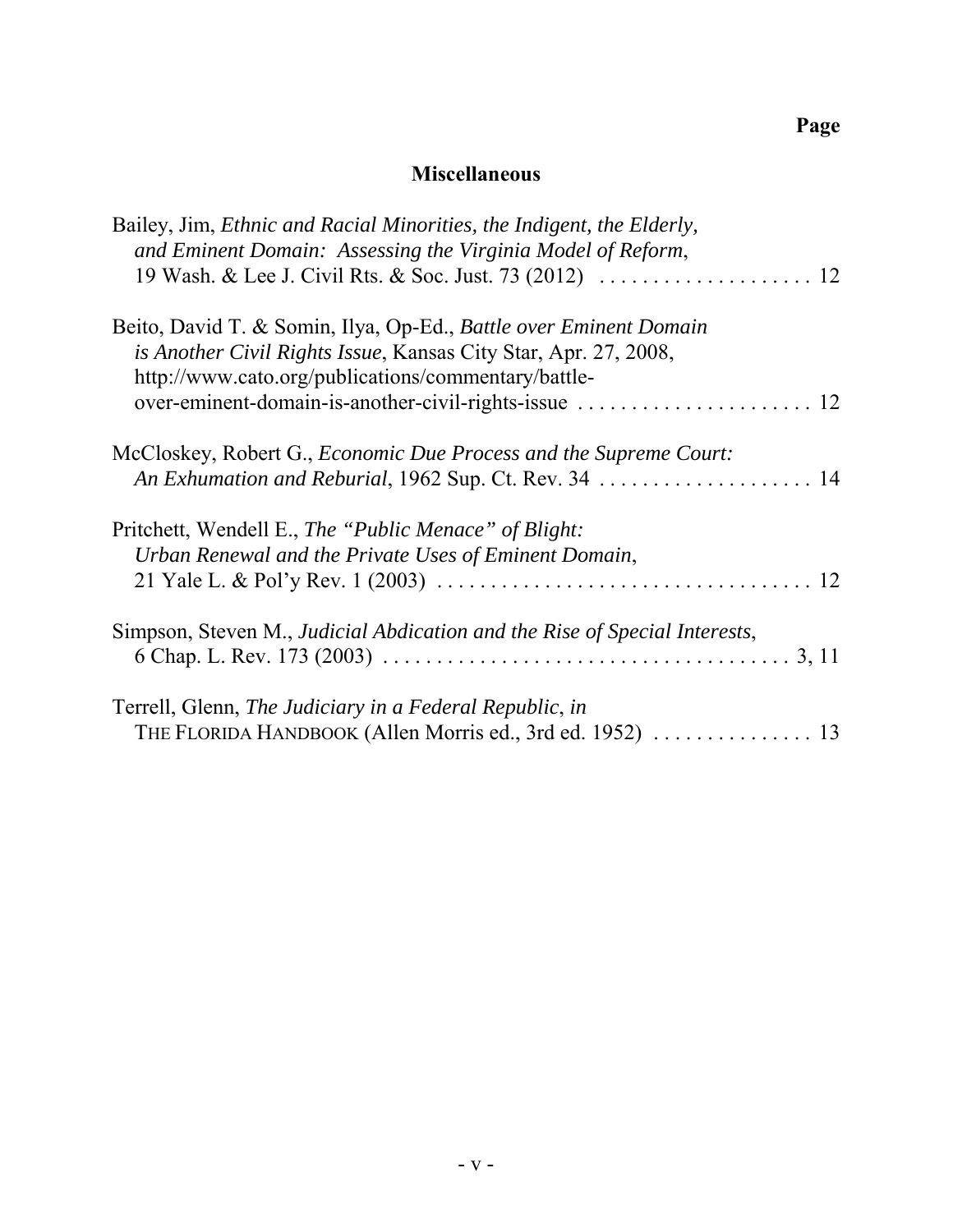#### **IDENTITY AND INTEREST OF AMICUS<sup>1</sup>**

Pursuant to Fed. R. App. P. 29 and Local Rule 29-1, Pacific Legal Foundation (PLF) submits this brief amicus curiae in support of Appellants. PLF was founded over 40 years ago and is widely recognized as the most experienced nonprofit legal foundation of its kind. PLF represents the views of thousands of supporters nationwide who believe in limited government, individual rights, and free enterprise.

PLF litigates to protect both the right to make reasonable use of one's property, and the right to earn a living free of arbitrary government interference. To this end, PLF has litigated numerous lawsuits under the rational basis standard. *See Bruner v. Zawacki*, 997 F. Supp. 2d 691 (E.D. Ky. 2014); *Merrifield v. Lockyer*, 547 F.3d 978 (9th Cir. 2008). PLF has also appeared as amicus curiae in rational basis cases, such as *St. Joseph Abbey v. Castille*, 712 F.3d 215 (5th Cir. 2013); *Powers v. Harris*, 379 F.3d 1208 (10th Cir. 2004); and *Craigmiles v. Giles*, 312 F.3d 220 (6th Cir. 2002). PLF believes its litigation experience and public policy perspective will aid this Court in consideration of this case.

<sup>&</sup>lt;sup>1</sup> In accordance with Fed. R. App. P. 29(c)(5), Amicus Curiae affirms that no counsel for any party authored this brief in whole or in part, no counsel or party made a monetary contribution intended to fund the preparation or submission of this brief, and no person other than the Amicus, its members, or its counsel have made a monetary contribution to this brief's preparation or submission.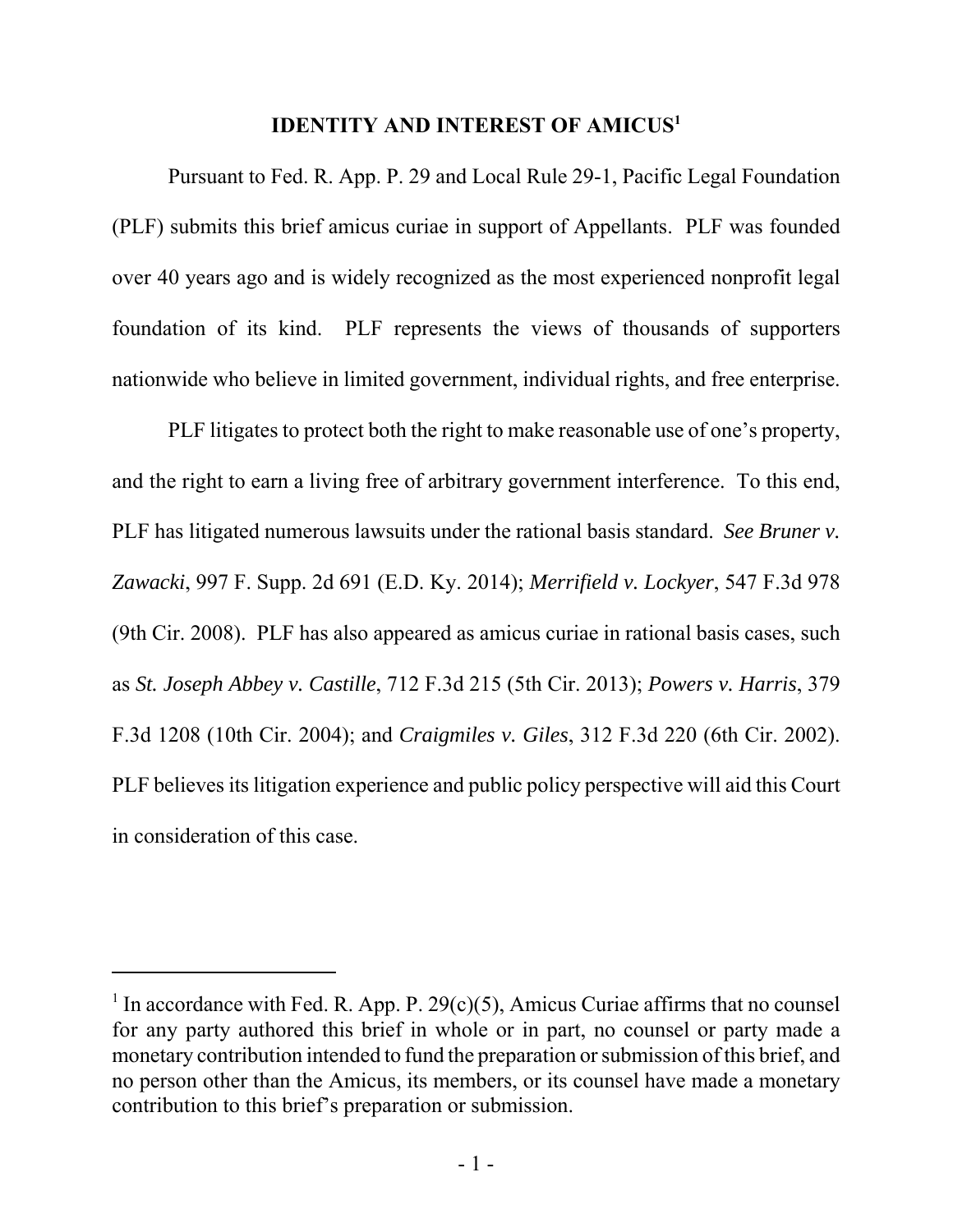#### **INTRODUCTION AND SUMMARY OF ARGUMENT**

Siena Corporation<sup>2</sup> bought the property at the heart of this lawsuit to open a self-storage facility. Siena is prevented from using it for that purpose because of an after-the-fact zoning amendment enacted by the Rockville City Council. Siena argues that this amendment was adopted at the behest of local citizens concerned not about public safety, but about the potential effect of the project on their own property values. Op. at 39. If Siena can prove its allegations, the Council's actions would violate the Fourteenth Amendment because the zoning amendment would not be rationally related to a legitimate government purpose. "[I]rrational, arbitrary governmental measures," made against "a politically unpopular target on the basis of complaining neighbors' fears or negative attitudes are repugnant to constitutional guarantees." *Marks v. City of Chesapeake, Va.*, 883 F.2d 308, 310 (4th Cir. 1989) (citations omitted).

The court below accepted the government's bare assertion that the law was rational and refused to inquire whether the law actually furthered any valid public health or safety purpose. Op. at 88 ("I'm going to decline the invitation to try to get involved in that battle."). It ruled prior to any discovery, thereby denying Siena an opportunity to obtain information essential to proving its claim. Because the law's

 $2^2$  For convenience, Siena Corporation and Rockville North Land LLLP are collectively referred to as Siena.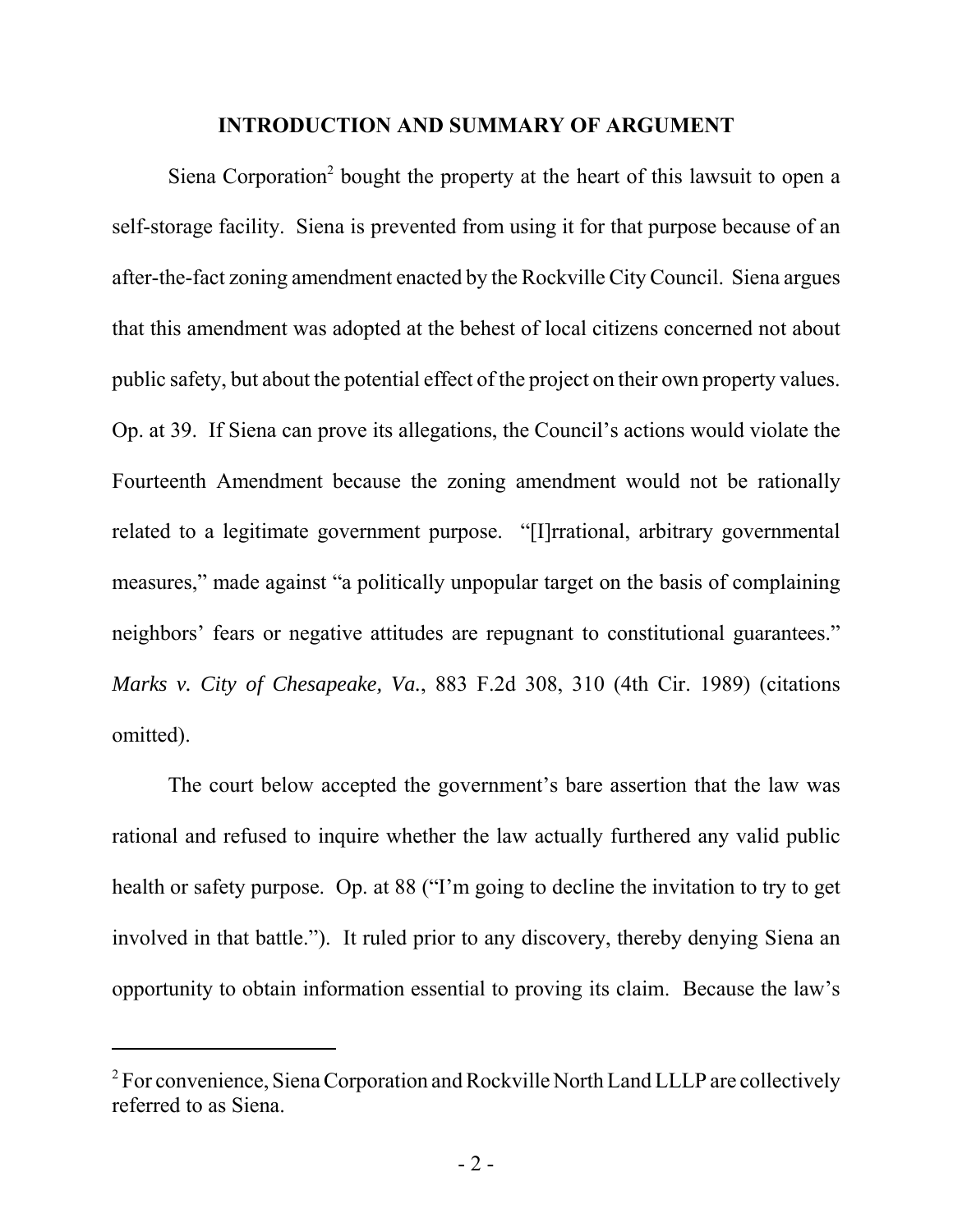purpose was a disputed question of material fact, the court should not have granted summary judgment to the Council. *Willis v. Town of Marshall, N.C.*, 275 Fed. App'x 227, 233 (4th Cir. 2008) (where dispute of material fact exists, plaintiff is entitled to trial to determine whether she was treated differently without a rational basis).

Although the rational basis test is deferential, it does not require the court to ignore a plaintiff's evidence in favor of the government's *ipse dixit*. *Brown v. North Carolina DMV*, 166 F.3d 698, 706 (4th Cir. 1999) ("[E]ven rational basis review places limitations on states."). The rational basis test permits a presumption of constitutionality in favor of government action that can be overcome by plaintiffs through evidence. *Cruz v. Town of Cicero, Ill.*, 275 F.3d 579, 587 (7th Cir. 2001) (Rational basis is "not [a set of] magic words that municipal defendants can simply recite in order to insulate their . . . decisions from scrutiny under federal law."). Under this standard, Siena was not given an adequate opportunity to prove its claim.

Courts must interpret the rational basis test as requiring meaningful scrutiny to protect individual rights. In cases where judges have applied an overly deferential view of the rational basis test, the results for property owners and entrepreneurs have been tragic. *See generally* Steven M. Simpson, *Judicial Abdication and the Rise of Special Interests*, 6 Chap. L. Rev. 173, 188-205 (2003) (discussing how lax use of the rational basis test has harmed independent taxi cab owners and has led to eminent domain abuse). The results have been particularly harmful to minorities and others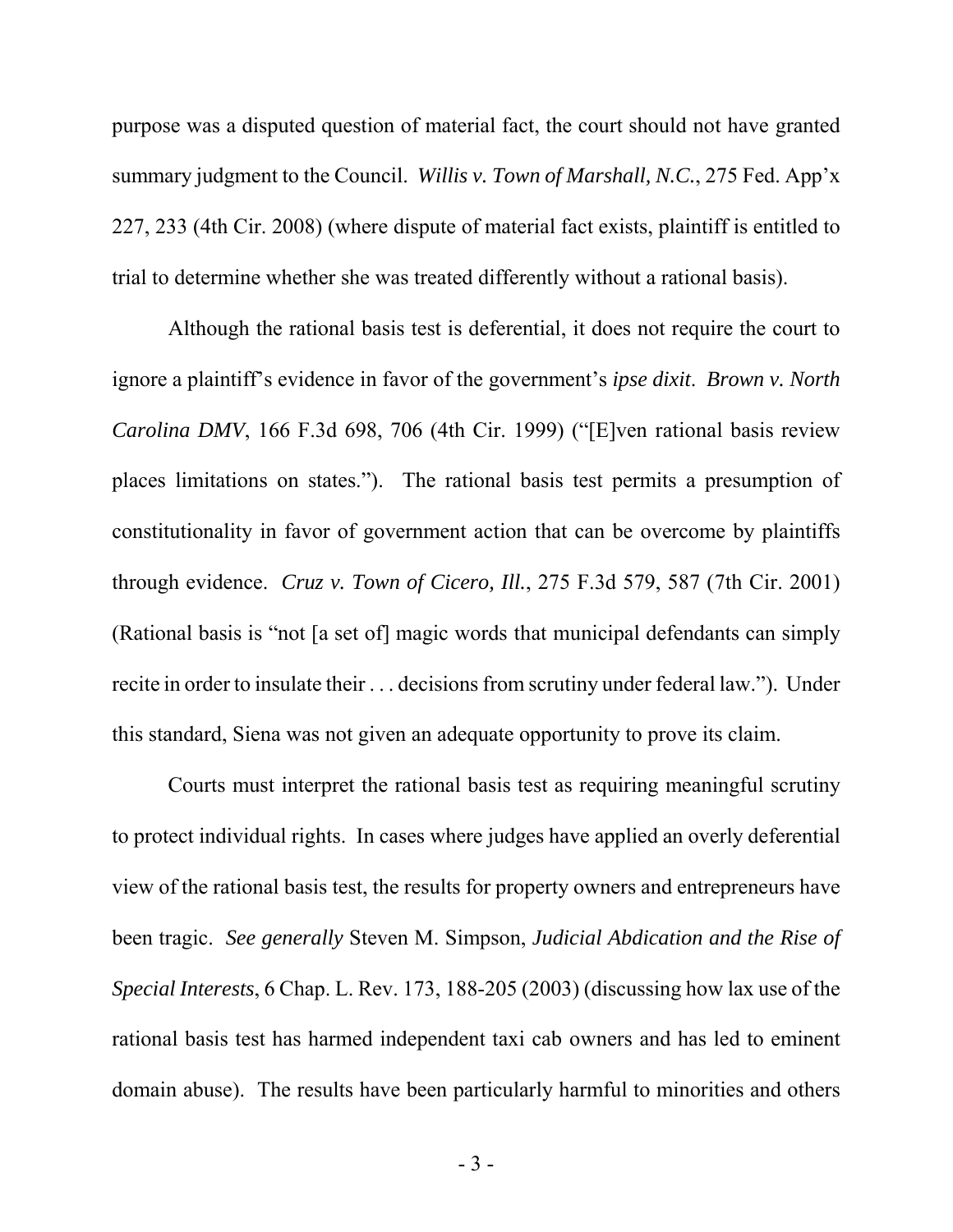who lack the political power to protect themselves through the legislative process. This Court should reverse to allow future plaintiffs who seek refuge under the Fourteenth Amendment a fair chance to prove their claims.

**I**

#### **THE RATIONAL BASIS TEST REQUIRES MORE THAN GOVERNMENT'S BARE ASSERTION THAT THE LAW IS RATIONAL**

The rational basis test acts as a rebuttable presumption in favor of government action that can be overcome by plaintiffs through the presentation of evidence. *See, e.g.*, *Borden's Farm Products Co., Inc. v. Baldwin*, 293 U.S. 194, 209 (1934); *U.S. Dep't of Agric. v. Moreno*, 413 U.S. 528 (1973). Though deferential, the rational basis test is not insurmountable. The test is not a "a conclusive presumption, or a rule of law which makes legislative action invulnerable to constitutional assault." *Borden's*, 293 U.S. at 209. The presumption can be overcome by "some factual foundation of record for overthrowing the statute." *O'Gorman & Young, Inc. v. Hartford Fire Ins. Co.*, 282 U.S. 251, 257 (1931).

The rational basis standard requires courts to look at the evidence at hand, rather than relying on government's *ipse dixit*. For example, in *Nashville, C. & St. L. Ry. v. Baker*, 71 S.W.2d 678 (Tenn. 1934), *rev'd sub nom. Nashville, C. & St. L. Ry. v. Walters*, 294 U.S. 405 (1935), a railroad company challenged a requirement that it pay to remove the railroad grades at a highway crossing. The company argued that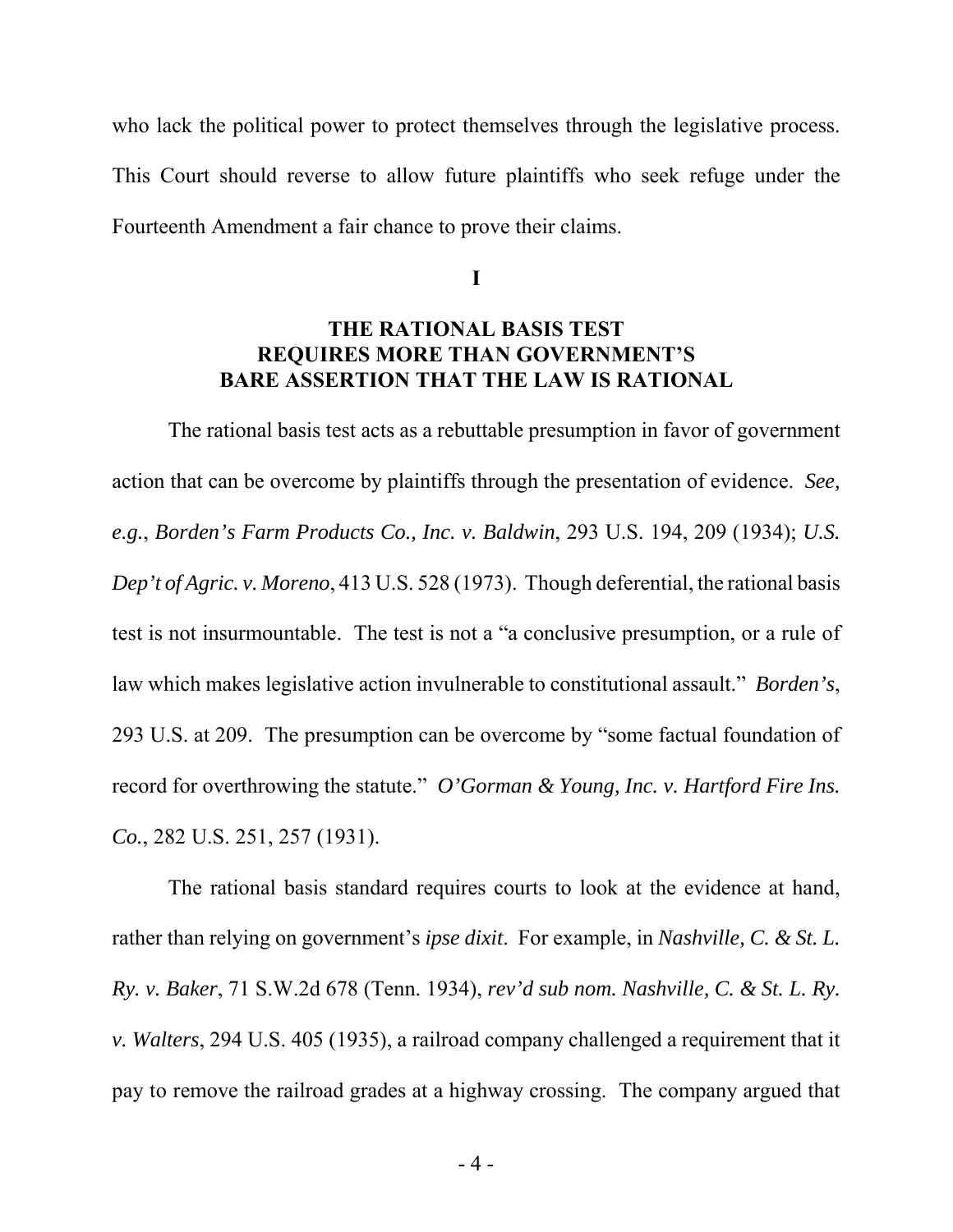technological changes rendered it arbitrary to require it to pay to remove the grades. 294 U.S. at 416. The Tennessee Supreme Court refused to consider the evidence, and held that if the legislature believed the challenged law was rational, it was constitutional. *Id.* at 415.

The Supreme Court reversed, holding that a law's rationality must be evaluated in light of the facts at hand, because "[a] statute valid as to one set of facts may be invalid as to another. A statute valid when enacted may become invalid by change in the conditions to which it is applied." *Id.* at 415 (citation omitted). The railroad company should have the opportunity to prove that technological advances did in fact undercut the rationale for the requirement. In other words, plaintiffs must be allowed the chance to prove that a law is illegitimate, despite the government's proclamations otherwise.

Thus, the Supreme Court refuses to blindly accept the government's asserted rationale in rational basis cases. The Court instead looks to the evidence to determine whether the problem that the government asserts actually exists, and whether the law is rationally related to fixing that problem. In *Moreno*, 413 U.S. 528, the Court held that a law prohibiting unrelated people living in the same household from receiving food stamps was unconstitutional under the rational basis test. The government asserted that the law prevented food stamp fraud. After considering the evidence, the Court concluded that the purpose of the regulation was to discriminate against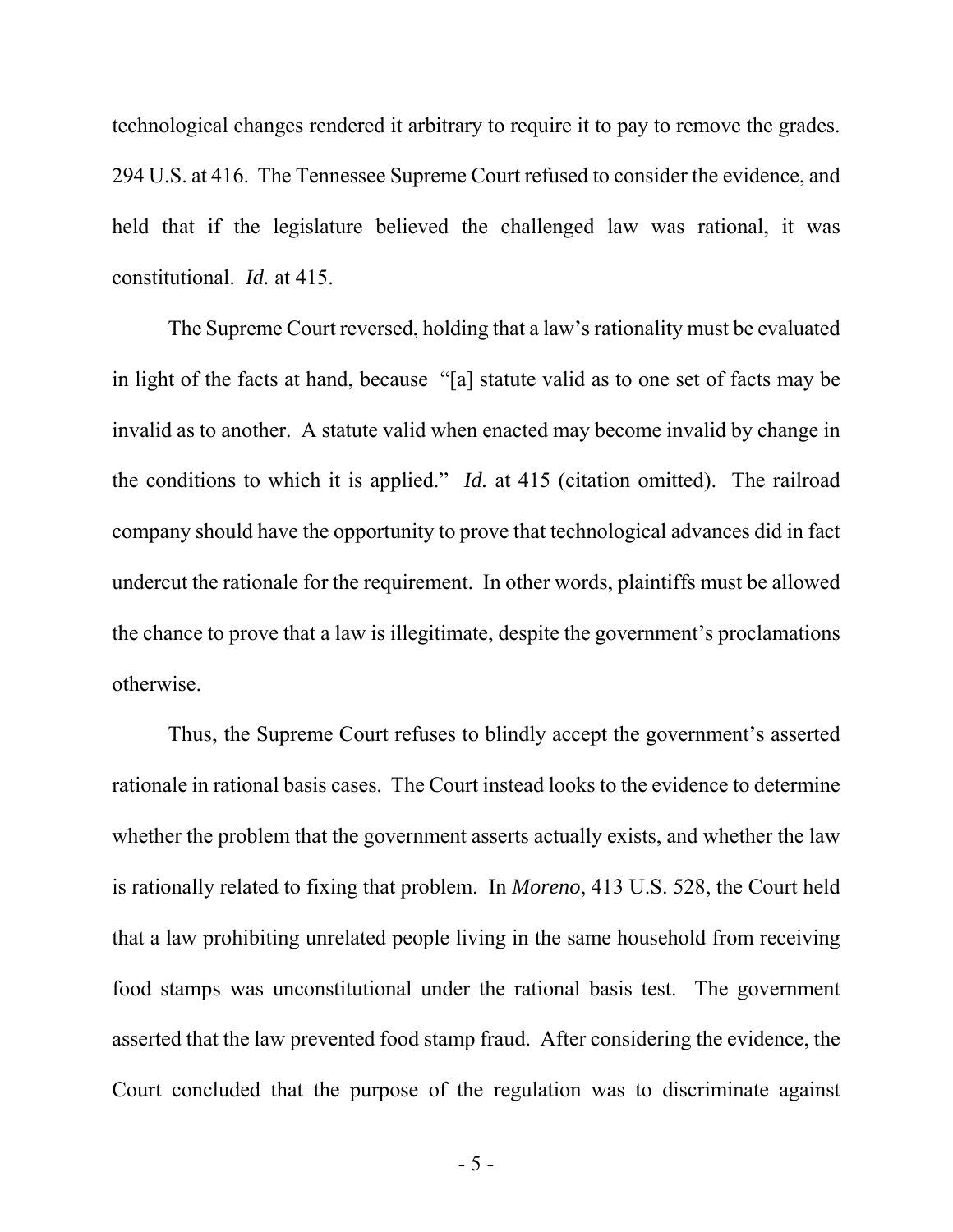"hippies." *Id.* at 537-38. Such irrational discrimination could not satisfy the rational basis test. *See also Romer v. Evans*, 517 U.S. 620, 632 (1996) (animus alone is not a legitimate state interest).

Not only must a law be justified by the facts, the government's goal must also be legitimate—meaning that it protects the public, rather than promoting the interests of politically-influential groups. *See St. Joseph Abbey*, 712 F.3d at 222-23. The goal can only be discerned after a fair evaluation of the evidence. In *St. Joseph Abbey*, an Abbey of the Benedictine Order of the Catholic Church challenged a state law that forced anyone who sold caskets—including the Abbey's monks—to obtain a funeral director's license. *Id.* at 215. The state baldly asserted that the law protected "the health, safety, and welfare" of Louisianans, but after conducting a trial and considering evidence from both sides, the court found that the evidence contradicted the state's rationale. *Id.* at 222. For instance, the training requirements for funeral directors had little to do with selling caskets. Worse, the state did not even require that caskets be used for burial, undermining any argument that knowledge of caskets was necessary for providing burial advice. *Id.* The court found that the law was, in reality, motivated by economic protectionism, and therefore failed rational basis scrutiny. *See also Craigmiles v. Giles*, 110 F. Supp. 2d 658 (E.D. Tenn. 2000), *aff'd*, 312 F.3d 220 (6th Cir. 2002) (same).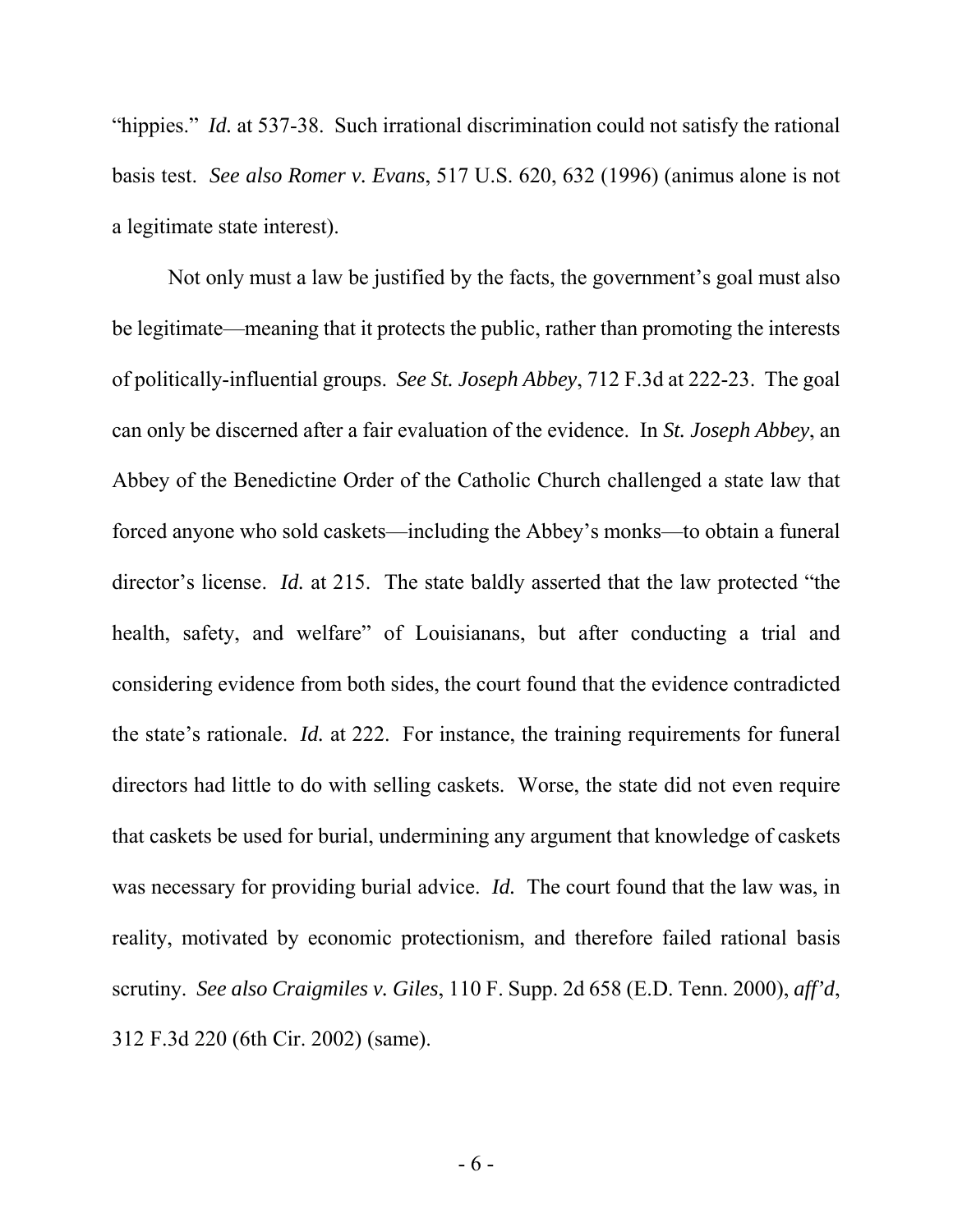Because rational basis review provides merely a presumption of constitutionality, many plaintiffs have successfully challenged laws under the rational basis test in federal courts. In *Sams v. Ohio Valley Gen. Hosp. Ass'n*, 413 F.2d 826 (4th Cir. 1969), this Court struck down a law that barred physicians who had offices outside a West Virginia county from obtaining hospital privileges in that county. The Court emphasized that the question of whether there was a rational basis for the unequal treatment should be based on "practical considerations" rather than "theoretical" ones. *Id.* at 829 (citation omitted). The government put forth various rationales for the law, but contrary to those assertions, the law did nothing to protect public health or safety. Instead, it made "doctors . . . unacceptable because they live[d] on the wrong side of the street." *Id.*; *see also Dias v. City & Cnty. of Denver*, 567 F.3d 1169 (10th Cir. 2009) (whether ban on pitbulls in fact furthered public safety required looking at the evidence at hand, and court could not rely on city's assertions).

Plaintiffs have also successfully challenged licensing requirements, which are subject to rational basis review, by introducing evidence that the law did not have a legitimate purpose, or that the chosen means were not rationally related to achieving that purpose. Arbitrary restrictions for hair braiders, *Brantley v. Kuntz*, 98 F. Supp. 3d 884 (W.D. Tex. 2015), moving companies, *Bruner*, 997 F. Supp. 2d at 697, and pest controllers, *Merrifield*, 547 F.3d at 992, have all been struck down under the rational basis test after the courts considered the evidence.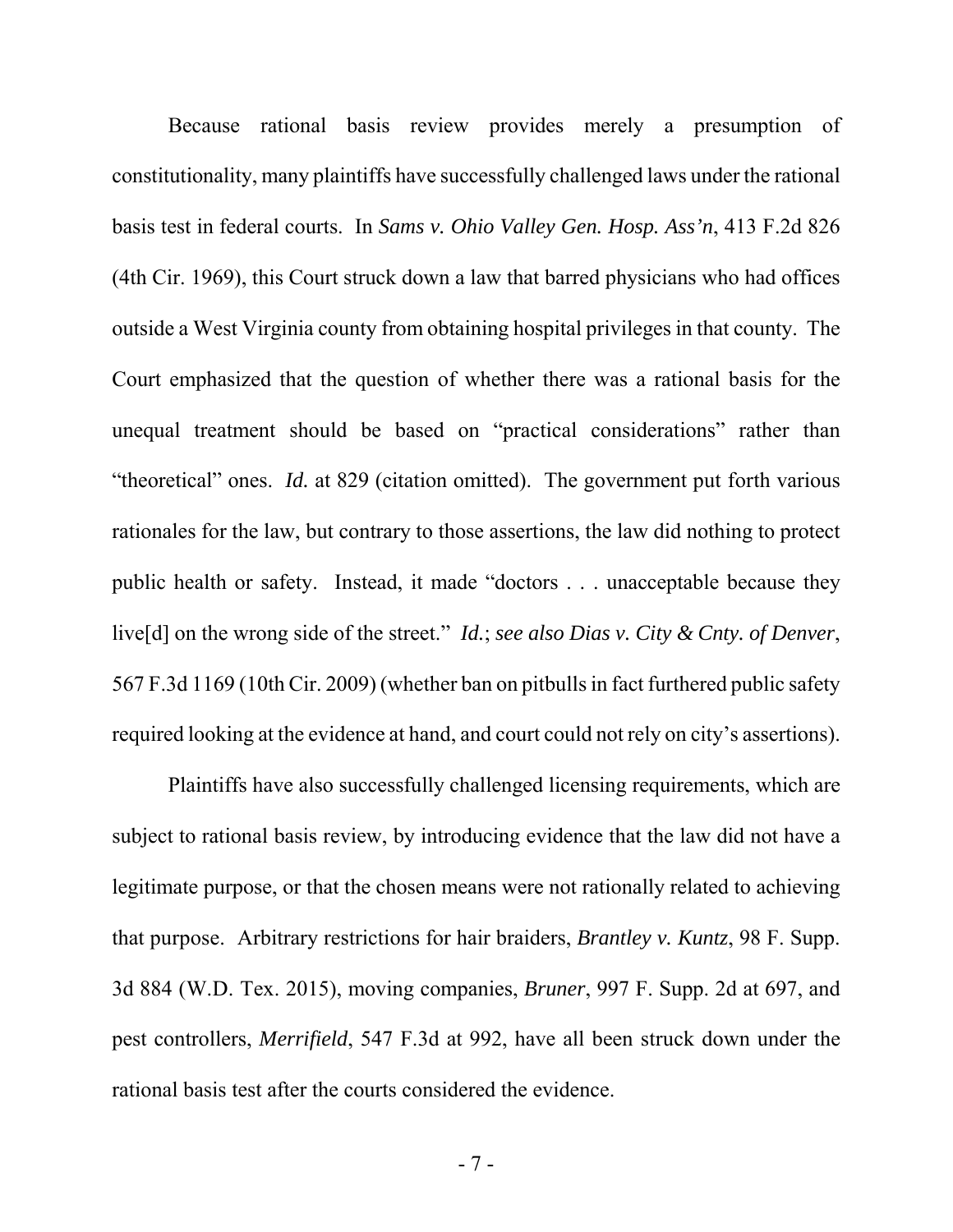The City Council posited during oral argument that this case concerns a "garden variety land use zoning text amendment," but even land use issues have to satisfy rational basis. In *Cruz*, 275 F.3d at 587, the Seventh Circuit rejected the town's proposition that the case should be treated differently because it was a "garden variety zoning dispute." In that case, a condo developer alleged that the town of Cicero demanded that it satisfy a more rigorous permitting requirement than a similarly situated developer. *Id.* at 587-88. After surviving a motion for summary judgment, the plaintiff proved at trial that the town president was personally biased, and tried to make it difficult for the developer to gain zoning approval. *Id.* at 588.

This Court has struck down land use decisions under the rational basis test based on the plaintiff's evidence. In a case similar to this one, the district court struck down a permit denial after finding that City officials had succumbed to "irrational neighborhood pressure." *Marks*, 883 F.2d at 310. This Court affirmed, noting that "government officials simply cannot act solely in 'reliance on public distaste for certain activities, instead of on legislative determinations concerning public health and safety.'" *Id.* at 311 (citation omitted). The City's true motivation was a question of fact. Based on evidence produced at trial, the Court found that the City's post-hoc justifications were pretextual, and that it acted "arbitrarily" by responding to irrational public pressure. *Id.* at 312.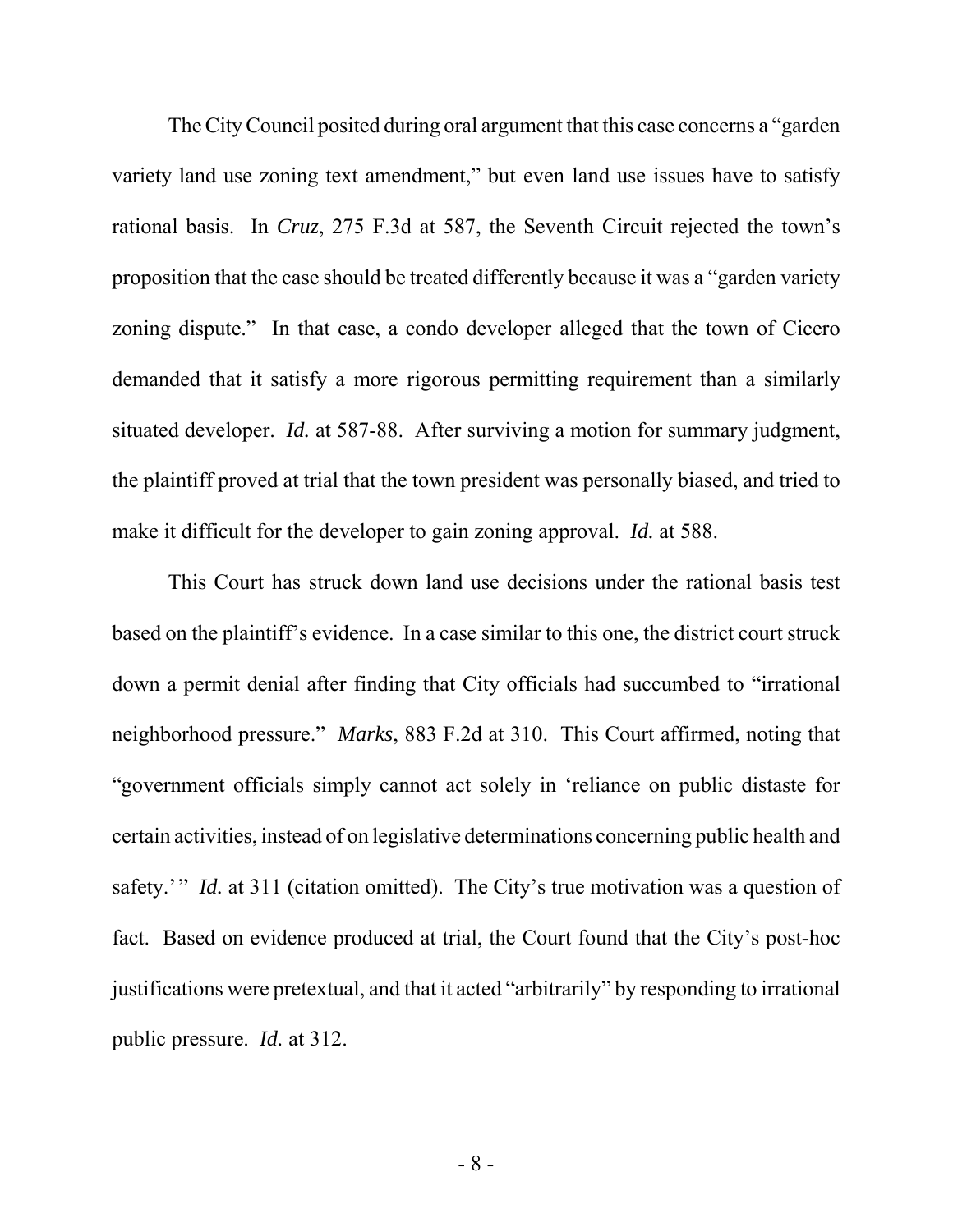Here, the parties dispute the reason for zoning amendment. The defendants claim that the amendment was enacted in response to the safety concerns of the citizens, Op. at 12, while Siena argues that there were no such safety concerns, and the citizens were, in reality, concerned about "the devaluation of property value in the neighborhood." *Id.* at 42. Siena introduced statements from legislators and local citizens, and argued that the city discriminated against them and burdened their right to make reasonable use of their property without any legitimate government purpose. *Id.* It further argued that there was no public health or safety risk associated with its business, as evidenced by a determination of the City's own Planning Commission. *Id.* at 53.

In the lower court's view, it was sufficient under the rational basis test that the Council enacted the zoning amendment in response to citizen concerns. *See, e.g.*, *id.* at 84 ("[no] court should try to get into the business of second guessing whether there in fact is a safety issue or that there is in fact a crime issue or anything of that nature when these are legitimate concerns raised by the people not based on gender or race or anything else."); *id.* at 88 ("This claim would ask courts to come in and second guess quintessential land use judgments made day in and day out as to whether this does benefit the health, safety and general welfare of the community."). But not all citizen concerns are legitimate, *Marks*, 883 F.2d at 310, and when presented with well-founded allegations that the stated rationale is illegitimate, or a pretense, courts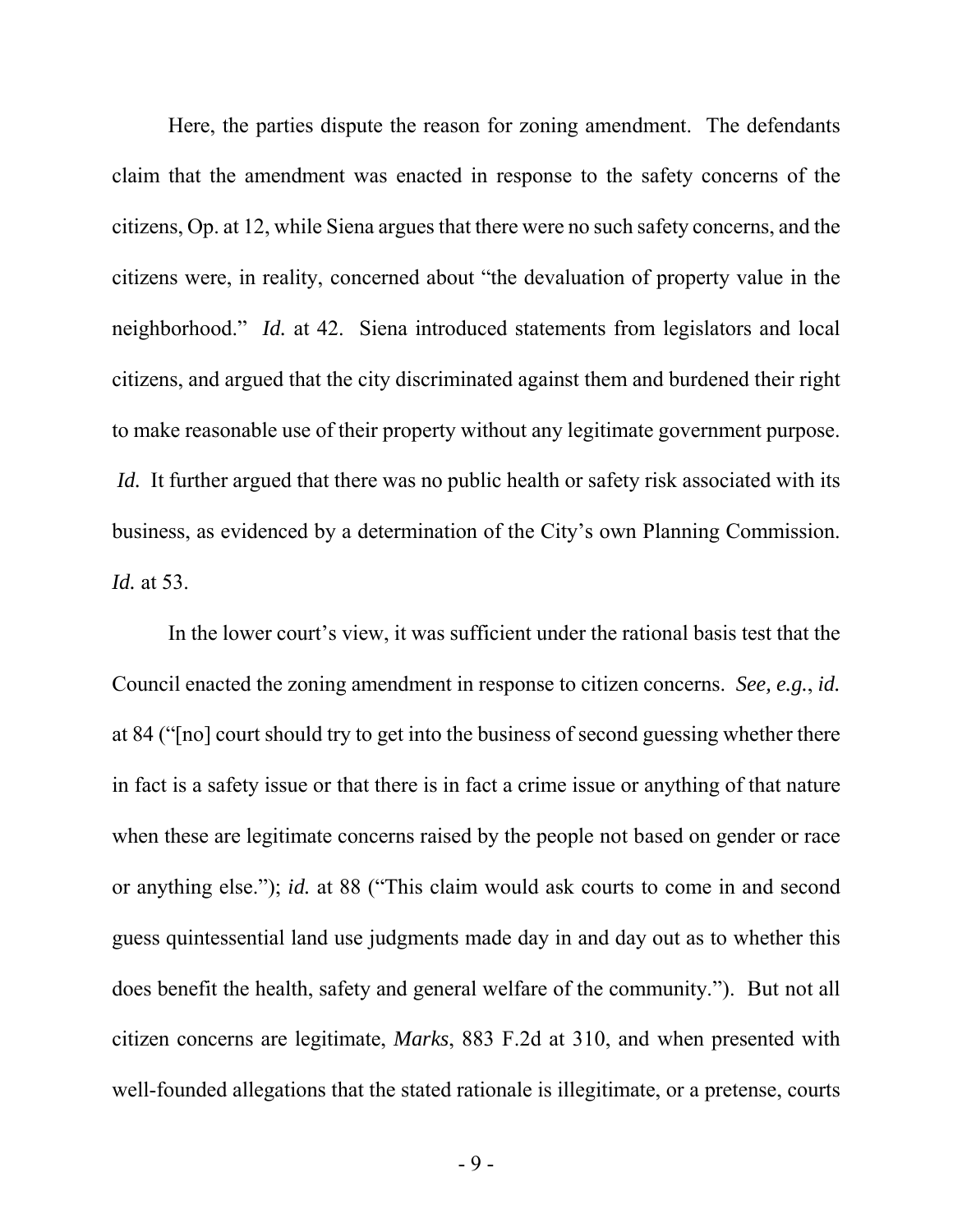must determine whether the government's concerns were real, imaginary, or pretextual. By ignoring plaintiffs' evidence and ruling that the law was rational as a matter of law, the district court improperly applied the rational basis test.<sup>3</sup>

Courts have repeatedly repudiated the idea that government can satisfy the rational basis test merely by asserting a state interest. The government's assertion of a valid public purpose is given great weight, but that assertion can be overcome. If it were otherwise, states could isolate their actions from rational basis scrutiny by coming up with any plausible justification for a law. For the rational basis test to have any meaning, courts must provide meaningful scrutiny based on the evidence at hand. "Even rational basis review places limitations on states." *Brown*, 166 F.3d at 706-07; *see also Hadix v. Johnson*, 230 F.3d 840, 843 (6th Cir. 2000) (rational basis review " is not a rubber stamp of all legislative action").

 $3$  The Supreme Court has repeatedly affirmed in other contexts that it must ensure that the government's rationales are not pretextual. *See, e.g.*, *Kelo v. City of New London, Conn.*, 545 U.S. 469, 478 (2005) (under public use clause, government may not "take property under the mere pretext of a public purpose, when its actual purpose was to bestow a private benefit."); *Hernandez v. New York*, 500 U.S. 352, 363 (1991) (under *Batson* challenge to peremptory strike of potential juror, court must determine whether prosecutor's rationale is pretextual); *Pers. Adm'r of Massachusetts v. Feeney*, 442 U.S. 256, 272 (1979) (purportedly race-neutral classifications that are pretexts for racial discrimination are presumptively invalid).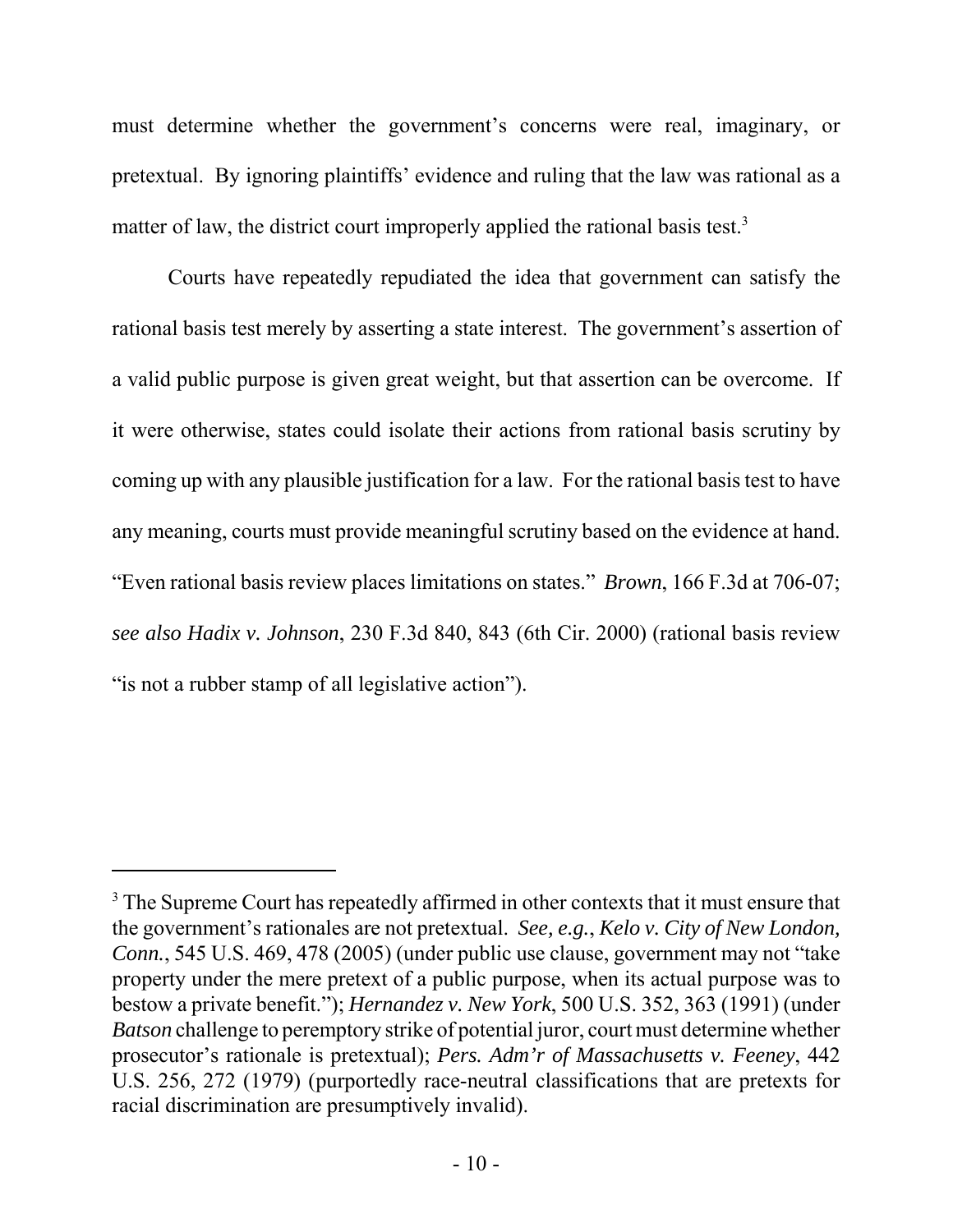#### **RATIONAL BASIS REQUIRES MEANINGFUL JUDICIAL REVIEW TO PROTECT INDIVIDUAL RIGHTS**

**II**

Meaningful rational basis scrutiny is needed to protect individuals who seek recourse from the courts when their rights are violated. In its most lax formulations, the test has inflicted serious harm on property owners, entrepreneurs, and others who seek judicial review. *See* Simpson, *supra*, at 188-205 (discussing how a lax interpretation of the rational basis test has harmed entrepreneurs in the transportation industry, and has led to exploitive uses of eminent domain).

Perhaps the most well known example of the harmful consequences of overly deferential rational basis scrutiny is the Supreme Court's opinion in *Kelo*, 545 U.S. 469. There, the Court upheld Connecticut's seizure of private homes for the purpose of transferring them to a private developer. *Id.* at 483. The Court concluded that, under rational basis scrutiny, it should prioritize "affording legislatures broad latitude," *id.*, instead of protecting individual rights. This deviation from the typical practice of using meaningful judicial review was widely denounced, because it meant that no home was safe from being bulldozed to make way for "a Ritz-Carlton, [or] a shopping mall, or . . . factory." 545 U.S. at 503 (O'Connor, J., dissenting).

Not surprisingly, the consequence of excessive judicial deference in land use cases has been primarily to harm minority groups, who most frequently reside in the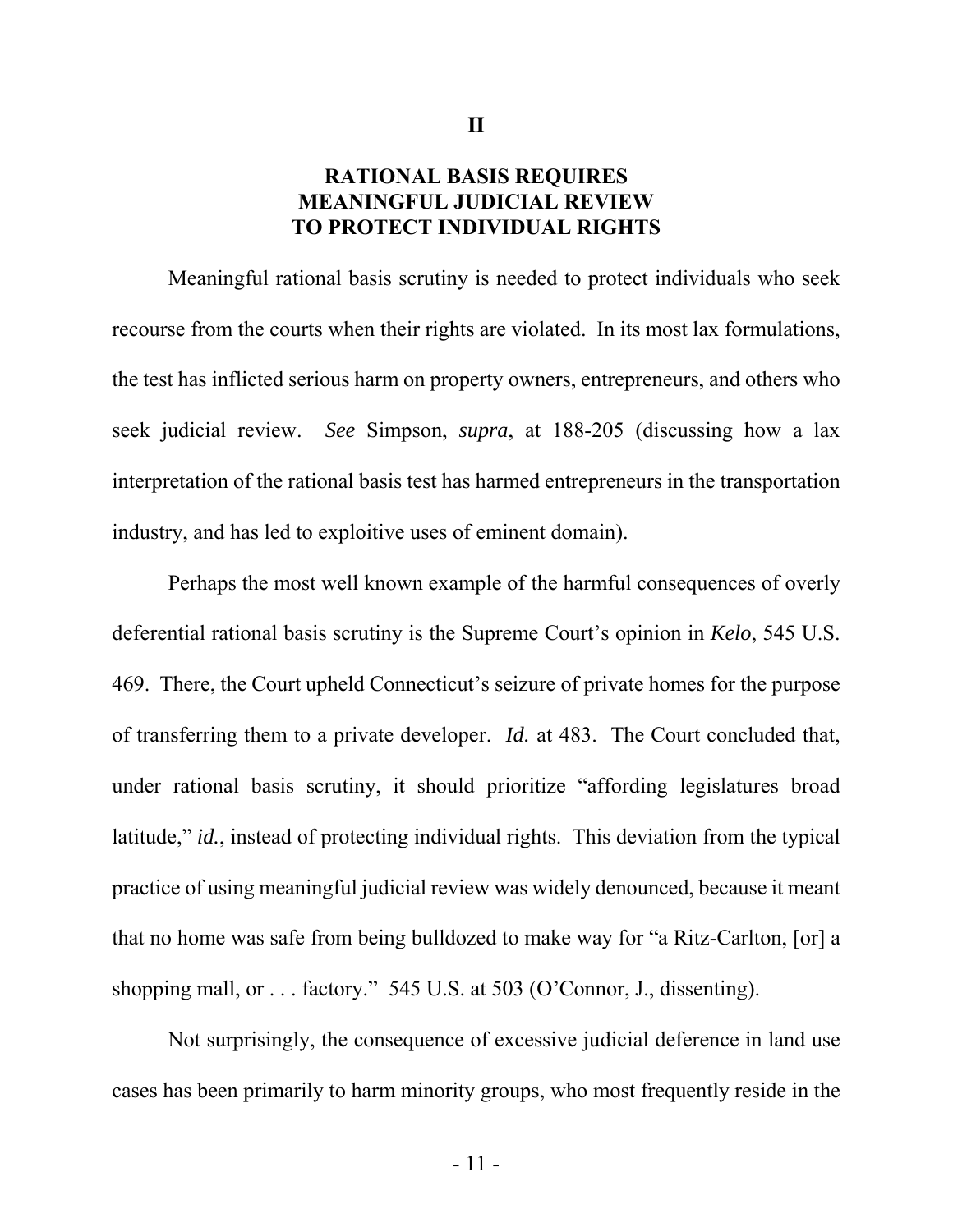areas targeted for "improvement." *See Kelo*, 545 U.S. at 521 (Thomas, J., dissenting) (the judiciary's excessive deference in takings cases "guarantees that these losses will fall disproportionately on poor communities"); *see also* Jim Bailey, *Ethnic and Racial Minorities, the Indigent, the Elderly, and Eminent Domain: Assessing the Virginia Model of Reform*, 19 Wash. & Lee J. Civil Rts. & Soc. Just. 73, 90 (2012) (using empirical analysis to show that majority of those whose property was taken were ethnic minorities). "Few protested the *Kelo* ruling more ardently than the NAACP." *See* David T. Beito & Ilya Somin, Op-Ed., *Battle over Eminent Domain is Another Civil Rights Issue*, Kansas City Star, Apr. 27, 2008.4 The eminent domain program sanctioned in *Berman v. Parker*, 348 U.S. 26, 32 (1954), uprooted over 20,000 black residents and replaced their homes with retail buildings and middle-income housing. *See* Wendell E. Pritchett, *The "Public Menace" of Blight: Urban Renewal and the Private Uses of Eminent Domain*, 21 Yale L. & Pol'y Rev. 1, 41 (2003). Similarly, in *Poletown Neighborhood Council v. Detroit*, 304 N.W.2d 455 (Mich. 1981), the Michigan Supreme Court used the rational basis test to uphold the destruction of a Detroit suburb called Poletown—so-named because of its concentration of Polish residents—in order for General Motors to build a factory in its place.<sup>5</sup>

<sup>4</sup> http://www.cato.org/publications/commentary/battle-over-eminent-domain-is-ano ther-civil-rights-issue

<sup>5</sup> Similar concerns led the Michigan Supreme Court to reverse its *Poletown* decision (continued...)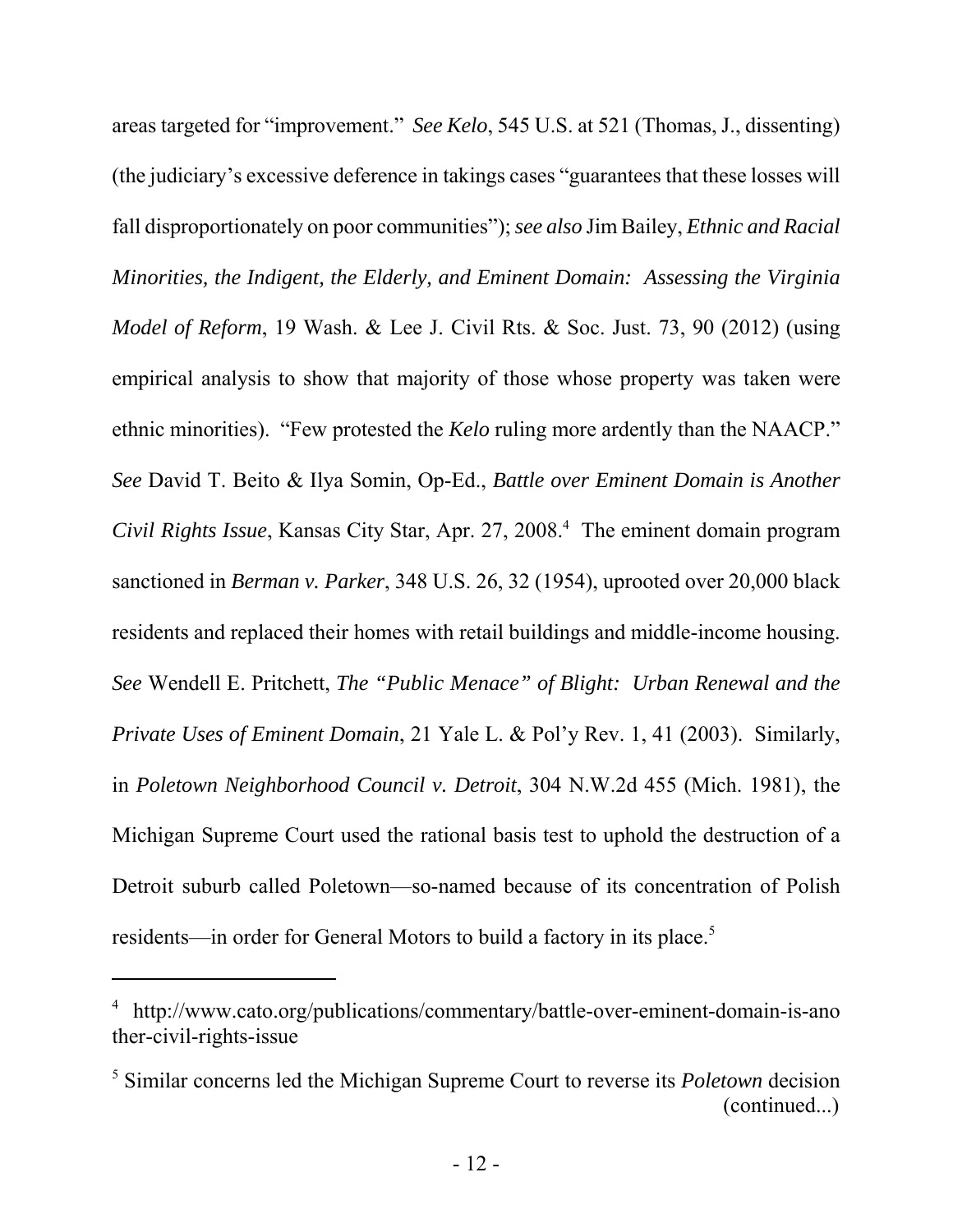Because members of minority groups typically have less political power to stave off a proposal to condemn their property, these groups are forced to look to the courts to protect them against majoritarian abuse. They ask courts to be " 'the poor man's shield against oppression . . . the saving quality that will make this government one of laws and not a government of men.'" *Inquiry Concerning Miller*, 644 So. 2d 75, 79 (Fla. 1994) (quoting Glenn Terrell, *The Judiciary in a Federal Republic*, *in* THE FLORIDA HANDBOOK 164, 167 (Allen Morris ed., 3rd ed. 1952)). But excessive deference deprives them of that protection by biasing the courts overwhelmingly in favor of the government.

When the government burdens economic liberty or private property, just as where government burdens free speech or freedom of religion, minorities and other politically powerless groups will often be the targets. They need judicial protection. *Washington v. Seattle Sch. Dist. No. 1*, 458 U.S. 457 (1982) (judiciary has a "special role in safeguarding the interests of those groups that are 'relegated to such a position of political powerlessness as to command extraordinary protection from the majoritarian political process.'") (citation omitted); *Raines v. Byrd*, 521 U.S. 811, 829 (1997) (courts must protect "the constitutional rights and liberties of individual citizens and minority groups against oppressive or discriminatory government

 $<sup>5</sup>$  (...continued)</sup>

in 2005. *See Cnty. of Wayne v. Hathcock*, 471 Mich. 445, 480 (2004).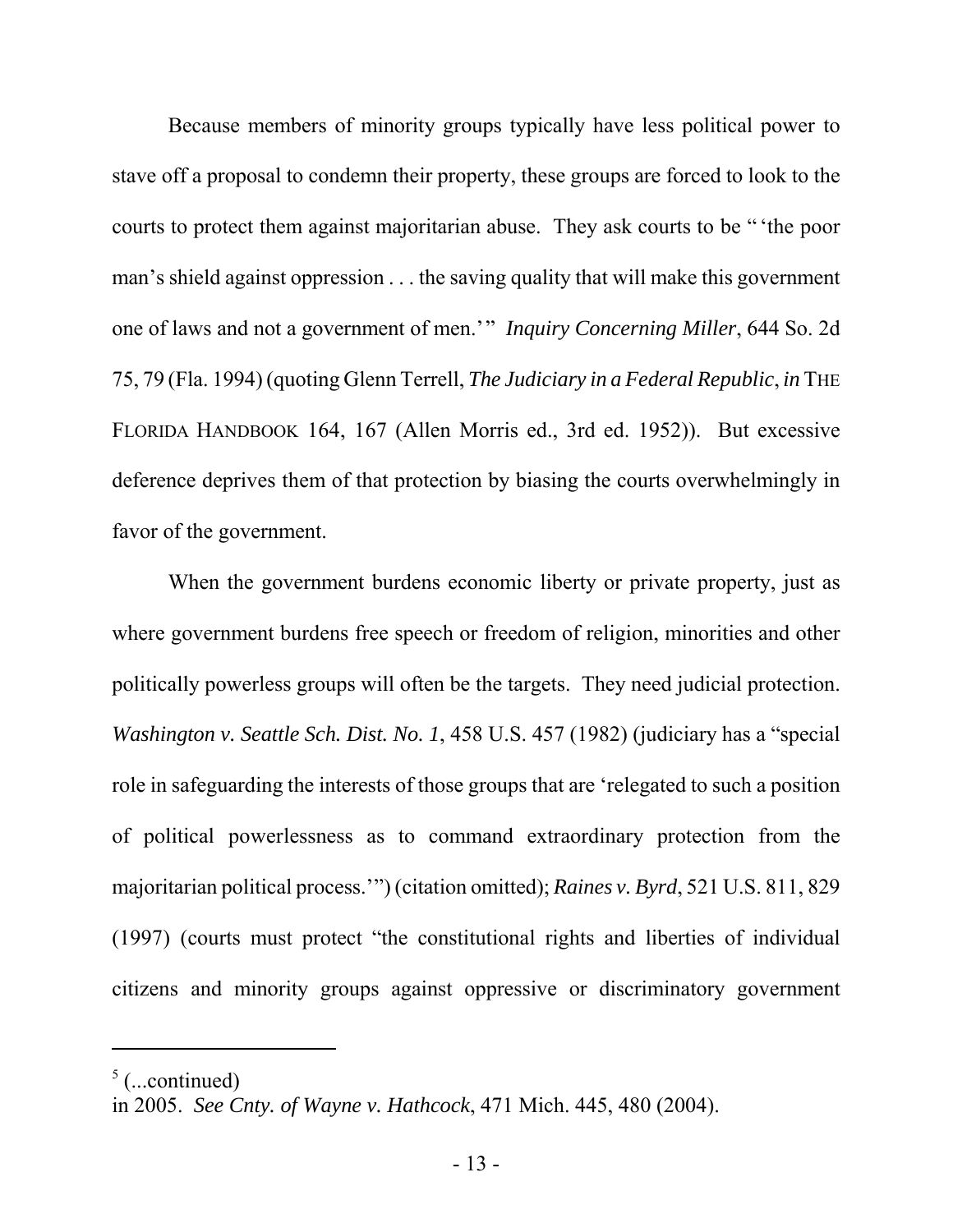action."). Yet excessive pro-government bias deprives them of that protection. *See Hettinga v. United States*, 677 F.3d 471, 482-83 (D.C. Cir. 2012) (Brown, J., concurring) (excessive deference "allow[s] the legislature free rein to subjugate the common good and individual liberty to the electoral calculus of politicians, the whim of majorities, or the self-interest of factions."). Excessive deference makes it difficult, if not impossible, for courts to scrutinize the true purpose of legislation restricting economic liberty or property rights—laws that are often used to the detriment of those who lack political influence and therefore need the courts' help most. *See* Robert G. McCloskey, *Economic Due Process and the Supreme Court: An Exhumation and Reburial*, 1962 Sup. Ct. Rev. 34, 50 ("To speak of [minorities'] power to defend themselves though political action is to sacrifice their civil rights in the name of an amiable fiction."). By declining to inquire whether the government's asserted rationale is real or pretextual, or justified by the facts, the decision below presents exactly this danger for future plaintiffs.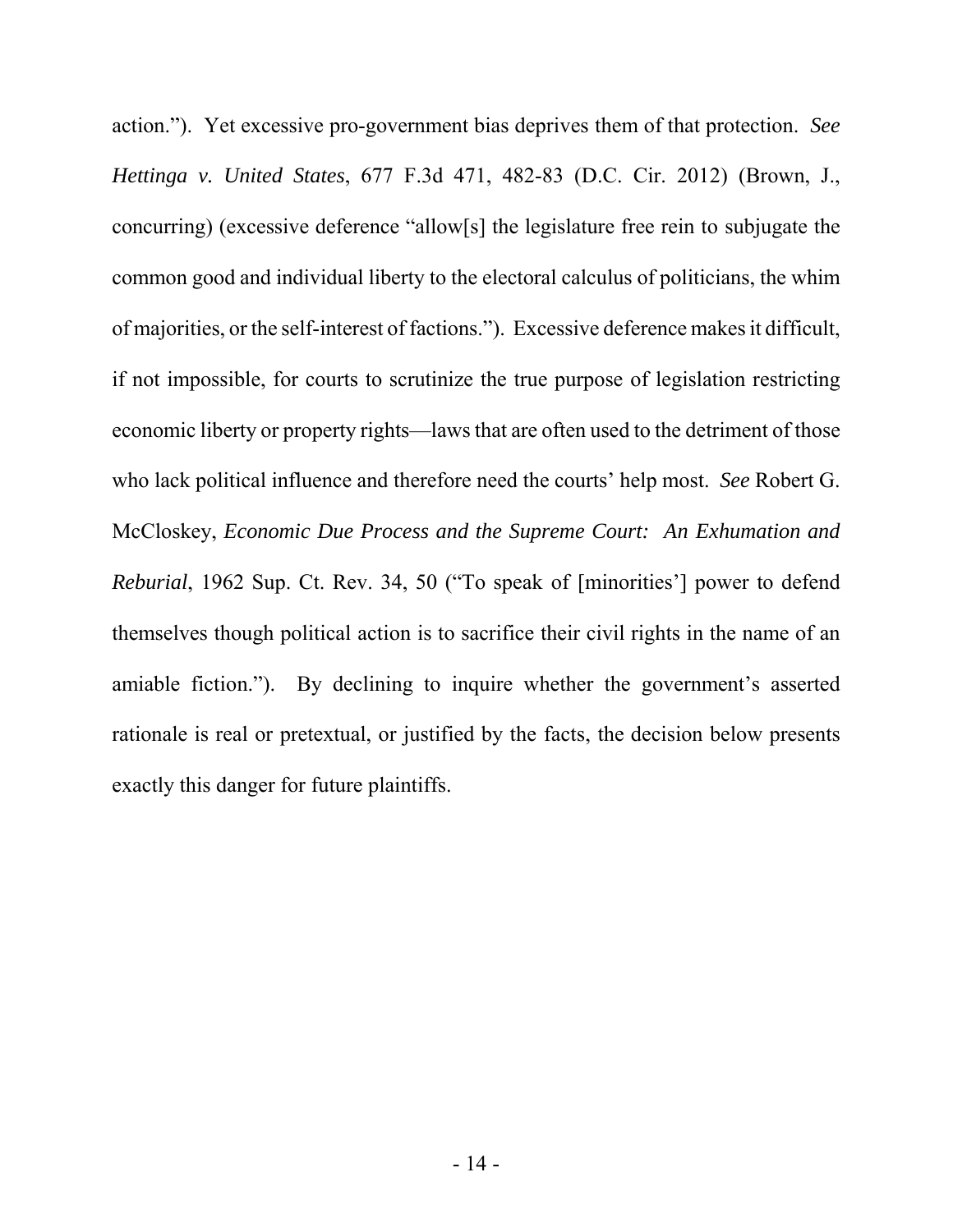#### **CONCLUSION**

For the foregoing reasons, amicus curiae Pacific Legal Foundation respectfully

requests the this Court reverse the decision below.

DATED: September 14, 2016.

Respectfully submitted,

JOSHUA P. THOMPSON ANASTASIA P. BODEN

By \_\_\_\_\_\_\_\_ s/ Anastasia P. Boden  $\overline{\phantom{a}}$ ANASTASIA P. BODEN

Counsel for Amicus Curiae Pacific Legal Foundation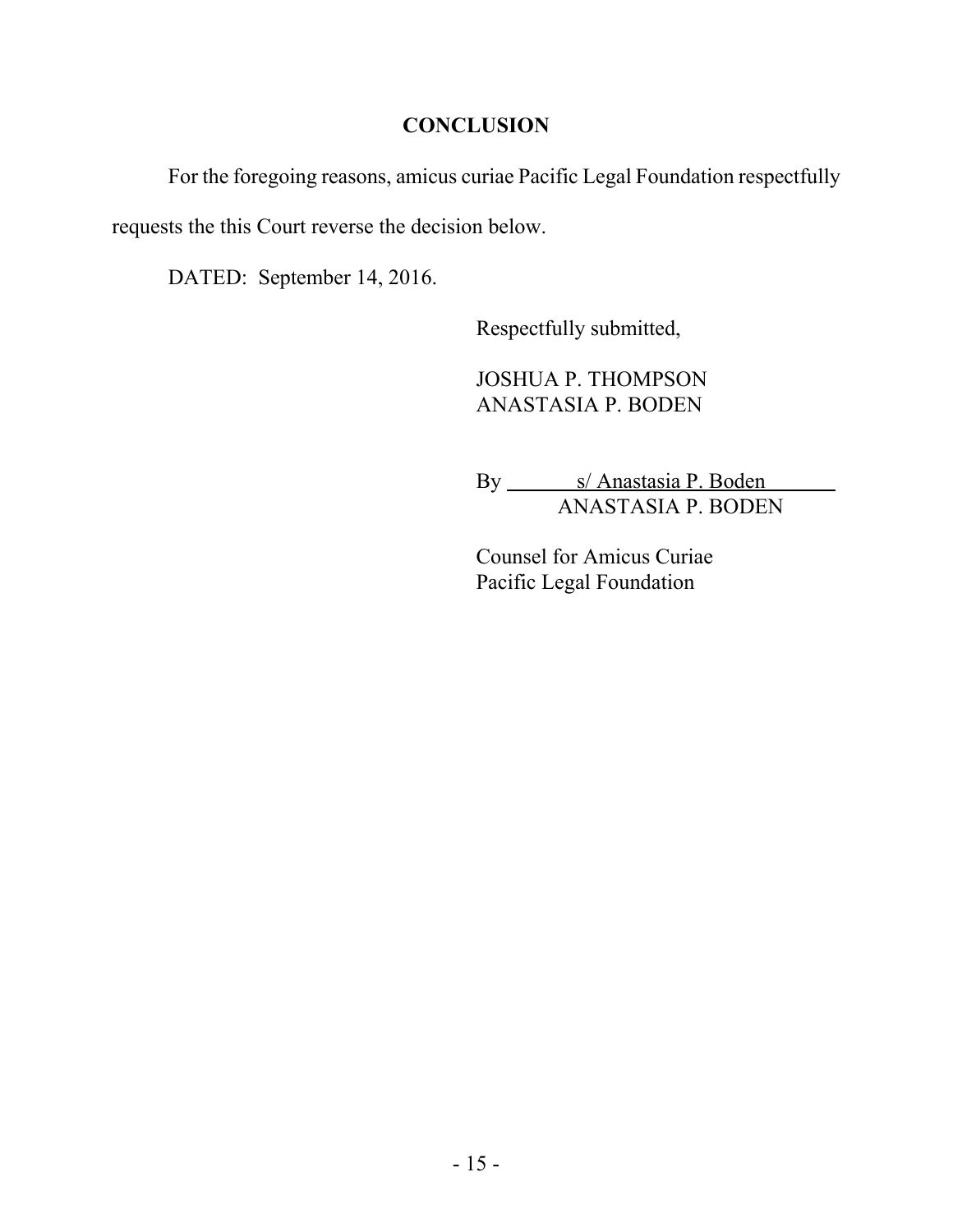### UNITED STATES COURT OF APPEALS FOR THE FOURTH CIRCUIT

No. 16-1732 *Siena Corp., et al. v. Mayor & City Council of Rockville, Md., et al.*

## **CERTIFICATE OF COMPLIANCE WITH RULE 28.1(e) or 32(a)**

Type-Volume Limitation, Typeface Requirements, and Type Style Requirements

1. **Type-Volume Limitation:** Appellant's Opening Brief, Appellee's Response Brief, and Appellant's Response/Reply Brief may not exceed 14,000 words or 1,300 lines. Appellee's Opening/Response Brief may not exceed 16,500 words or 1,500 lines. Any Reply or Amicus Brief may not exceed 7,000 words or 650 lines. Counsel may rely on the word or line count of the word processing program used to prepare the document. The word processing program must be set to include footnotes in the count. Line count is used only with monospaced type.

This brief complies with the type-volume limitation of Fed. R. App. P.  $28.1(e)(2)$  or  $32(a)(7)(B)$  because:

- $\blacksquare$  this brief contains 3,429 words, excluding the parts of the brief exempted by Fed. R. App. P. 32(a)(7)(B)(iii), *or*
- $\Box$  this brief uses a monospaced typeface and contains [*state the*] *number of* lines of text, excluding the parts of the brief exempted by Fed. R. App. P.  $32(a)(7)(B)(iii)$ .
- 2. **Typeface and Type Style Requirements:** A proportionally spaced typeface (such as Times New Roman) must include serifs and must be 14-point or larger. A monospaced typeface (such as Courier New) must be 12-point or larger (at least 10½ characters per inch).

This brief complies with the typeface requirements of Fed. R. App. P. 32(a)(5) and the type style requirements of Fed. R. App. P. 32(a)(6) because:

**1** this brief has been prepared in a proportionally spaced typeface using Word Perfect X7 in 14-point Times New Roman; *or*

 $\Box$  this brief has been prepared in a monospaced typeface using [*identify word processing program*] in \_\_\_\_\_\_\_\_\_\_ [*identify font size and type style*].

> s/ Anastasia P. Boden Date: September 14, 2016 ANASTASIA P. BODEN

Counsel for Amicus Curiae Pacific Legal Foundation